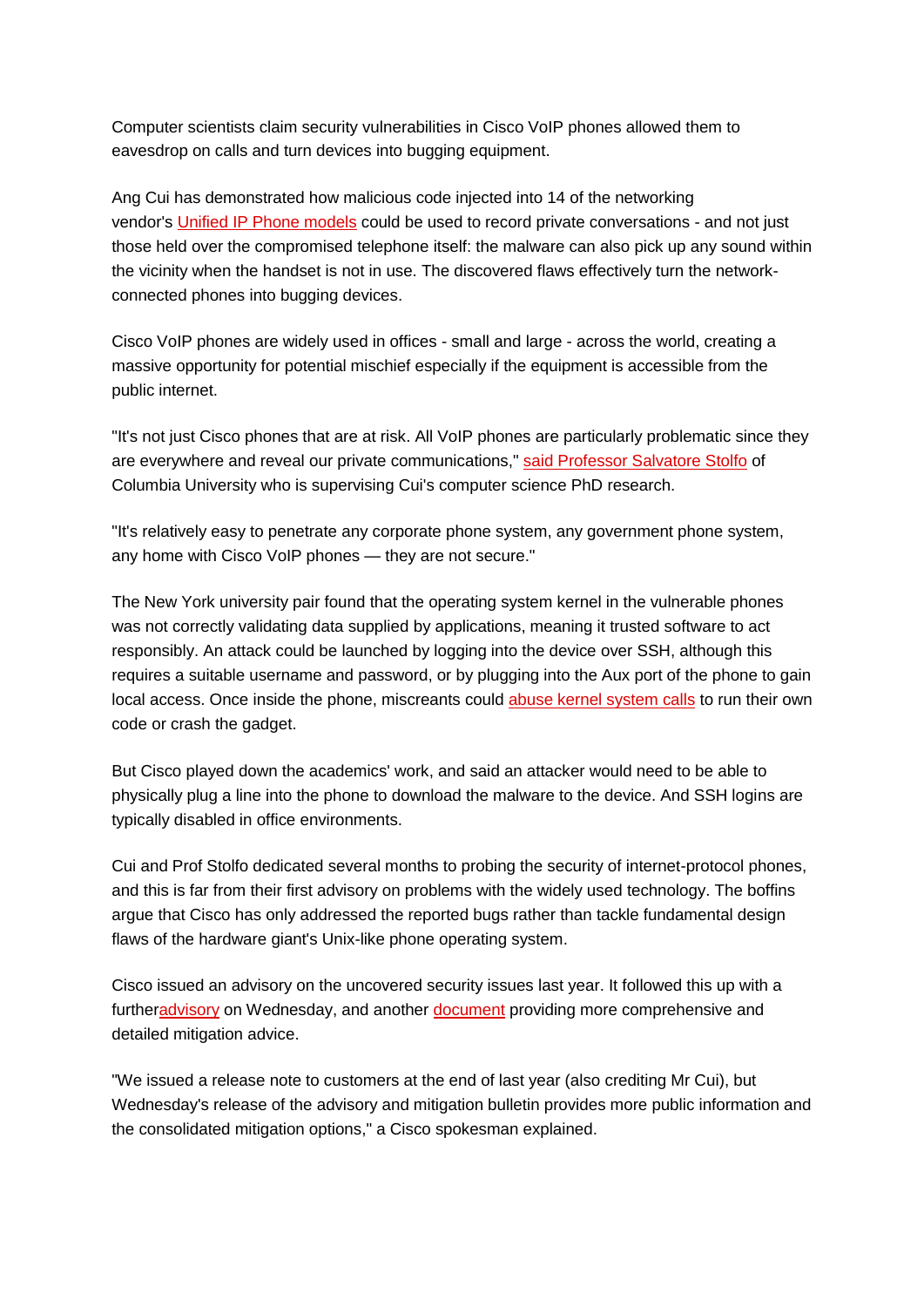

**Cui's makeshift tool to inject malware into Cisco phones Credit: Columbia University**

The pair of academics reckon either a complete rewrite of the firmware or a new type of security defence technology is needed.

"Cisco's recent advisory does not solve the problem unless and until they succeed in rewriting and releasing the rewritten kernel (promised in a few months) without harbouring any vulnerabilities," Prof Stolfo told *El Reg*.

"We really wish them luck. However, they can fix the immediate holes, but that does not protect the phone against other bugs the software might have. What they really need is independent security software running on the phone, just like what is available and provided by a mature security software industry for general-purpose computers."

In a separate statement, Cisco said it was continuing to investigate the reported flaws and working towards developing a more comprehensive fix. The networking giant said it has no evidence that the security shortcomings have actually been exploited. Cisco said the flaw would be hard to abuse and limited to Cisco 7900 series IP office phones:

**Our engineering teams are actively working on a permanent fix, and we have released very detailed, step-by-step customer guides on identifying and preventing this vulnerability from being exploited. We are not aware of this vulnerability being used against any of our customers. We encourage customers with related questions to contact the Cisco TAC, or read the Security Advisory and Applied Mitigation Bulletin posted at [www.cisco.com/go/psirt.](http://www.cisco.com/go/psirt)**

**Cisco works closely with the IT security community and we view this as vital to helping protect our customers' networks. We thank Cui and Salvatore Stolfo for reporting this vulnerability to Cisco.**

**The vulnerability affects some of Cisco 7900 series IP office phones. In addition to specialist technical skills, a successful exploitation requires physical access to the phone's serial port or the combination of authenticated remote access and non-default**